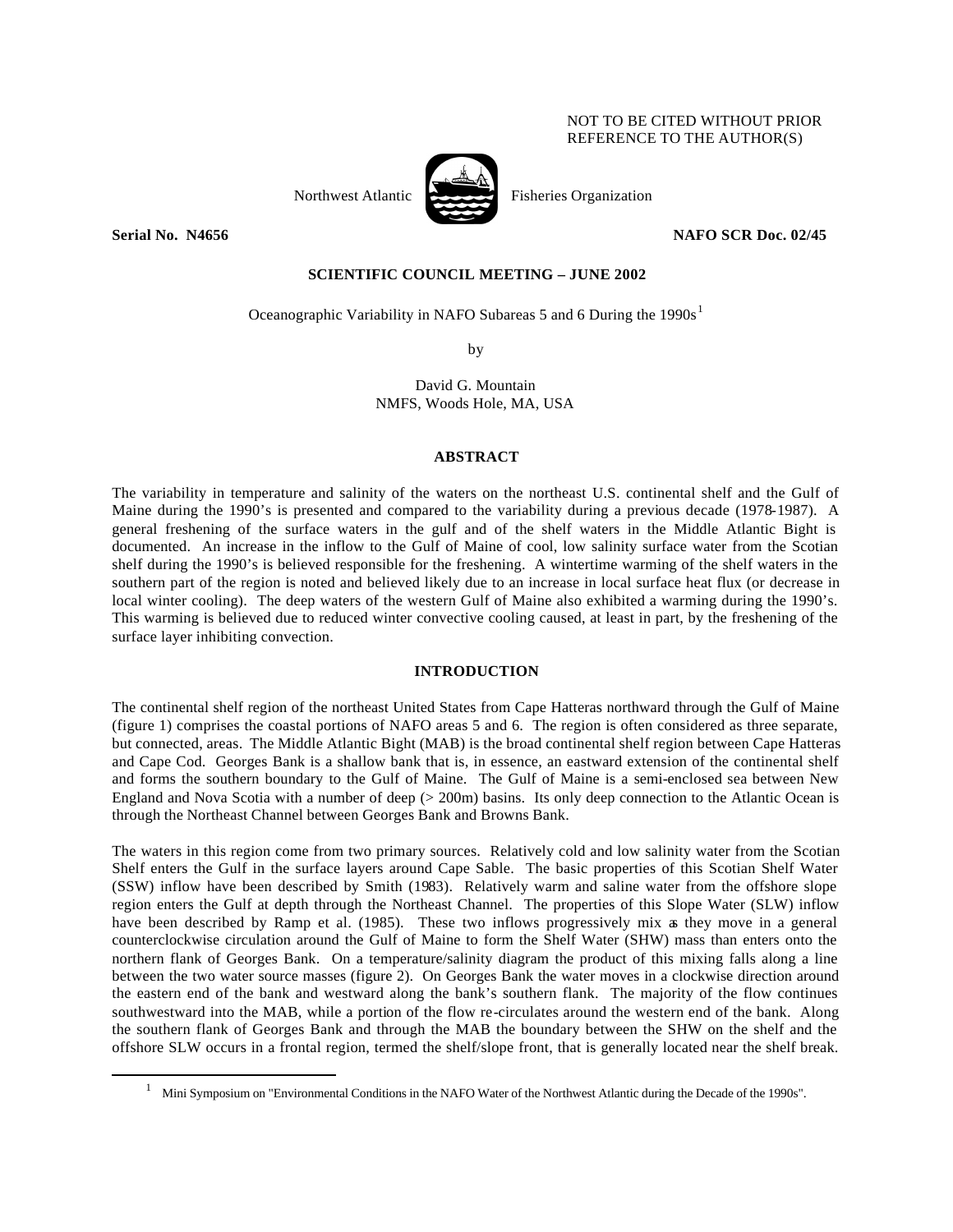The SHW leaves the MAB through a number of processes (e.g., near surface wind driven transport, mixing across the shelf/slope front, frontal instabilities, entrainment by Gulf Stream rings, off-shelf flow near Cape Hatteras), although the contributions by the different processes to the mass balance of the MAB are not well documented. The spatial, seasonal and interannual patterns in the temperature and salinity of the waters in this region have been discussed in numerous previous reports (e.g., Bigelow, 1927; Bigelow and Sears, 1935; Hopkins and Garfield, 1979; Hopkins and Garfield, 1981; Manning, 1990; Brown and Irish, 1993)

The purpose of this report is to describe the variability in the water properties of the northeast region during the 1990's, particularly in relation conditions during previous decades. Two recent publications have presented extensive information about the water properties in the region during the 1990's, and will be referenced frequently in this analysis. Smith et al. (2001) (subsequently referred to as S01) described conditions in the Gulf of Maine and on Georges Bank during the mid-1990's. Mountain (in press) (subsequently referred to as M02) described the variability in shelf water properties in the MAB for all of the 1990's.

## **DATA AND METHODS**

Two hydrographic data sets are used in this analysis. Since 1991 CTD measurements have been made routinely on NMFS surveys conducted to monitor the distribution and abundance of the fishery resources on the northeast U.S. continental shelf. A stratified random survey design is used. Between 1991 and 1999 hydrographic measurements were made on over 100 surveys that covered at least some part of the shelf region. The description of conditions during the 1990's is based on these data.

The second data set is from the NMFS MARMAP program that covered the period 1977-1987 and provides for a decadal scale comparison with the measurements made during the 1990's. The MARMAP sampling covered the same shelf region from Cape Hatteras northward through the Gulf of Maine at specific, standard station locations (~150 throughout the region). The hydrographic measurements were made by water bottles and reversing thermometers, except in the last year of the program when a CTD instrument was used. During the eleven years of the program hydrographic measurements were made on 49 survey cruises.

To describe the spatial and temporal variability in water properties, sub-regions of the northeast continental shelf were selected (figure 3). Three areas were chosen in the Gulf of Maine to represent the major basins – Georges Basin, Jordan Basin and Wilkinson Basin. For Georges Bank the northwest portion of the bank (NWGB) was selected to represent the water entering onto the bank from the Gulf of Maine. The MAB was divided in to five subregions, following M02.

For the areas in the Gulf of Maine the average temperature and salinity were determined for each survey in both data sets for the surface layer (0-30m depth) and for a layer near the bottom (150-200m depth). The average calendar day of the observations used in the averaging for each survey also was determined. Similar calculations were done for the surface layer in the NWGB region. In the MAB the properties of the shelf water were determined for each area on each survey, following the methods used by M02. Shelf water was identified as water with salinity < 34 PSU, representing the water inside the shelf/slope front. Generally, this is the water from the Go M/GB system that flowed southwest through the MAB. The volume of SHW in each region of the MAB also was determined on each survey.

Since the survey cruises did not occur at exactly the same time each year, direct comparison between years is confounded by the annual cycle in water properties that occurs in most areas. To allow comparison between years the annual cycle of the hydrographic properties in each area and layer was determined using the data from the MARMAP period, as done by both S01 and M02. The departure from the reference cycle for each survey value represents the anomaly for that property at the time of that survey cruise. The anomalies represent the interannual variability in the various water properties. The annual cycles derived from the MARMAP data are a consistent reference against which to compare observations from different years. When anomaly values for each subregion of the MAB were available within a 30-day period they were combined to derive an anomaly for the bight as a whole.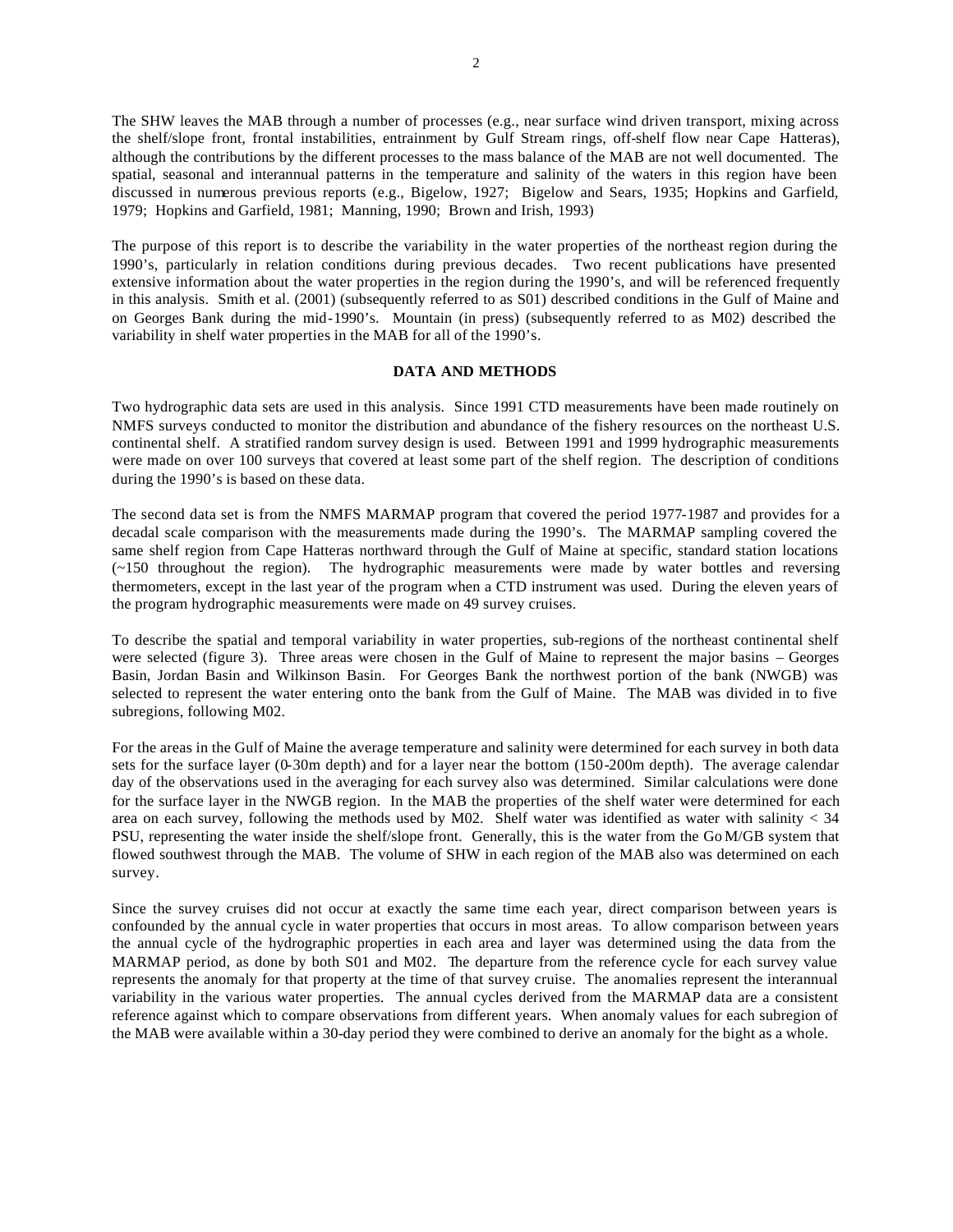### **RESULTS**

Surface layer/Shelf Water Salinity: The salinity anomalies for the upper layer of the Gulf of Maine and on Georges Bank exhibit variability that is spatially coherent around the region and temporally coherent on a multiyear time scale (figure 4). The major feature during the 1990's is a freshening by about 0.5 PSU relative to the earlier decade.

Within the MAB the SHW salinity variability was very similar to that in the Gulf of Maine/Georges Bank region (figure 5). This result is not surprising since to a very large extent the SHW in the MAB is the same water that flow around the Gulf and Georges Bank. Local freshwater input, through direct precipitation and river inflows, did contribute to the salinity variability in the MAB, but not as a major factor (M02).

Surface layer/Shelf Water Temperature: SHW in MAB experienced considerable temperature variability, with anomalies ranging from  $\lt$  -1  $\degree$ C to about +3  $\degree$ C (figure 5). The 1990's generally were warm compared to the MARMAP reference period, with an average anomaly of about  $+1$  °C. Averaging the anomalies during the 1990's within the different sub-regions of the MAB (see figure 3) and within three periods of the year reveals a strong a spatial and seasonal pattern to the temperature anomalies (figure 6). During the winter (first third of the year) the anomalies in the southern parts of the shelf were quite warm. The anomalies progressively decreased northward to be negative in surface layer of the basins in the Gulf of Maine (figure 7). During the middle third of the year the pattern was reverse, with negative anomalies to south and generally positive anomalies to the north. In the last third of the year, the temperature anomalies were small, being slightly negative in the Gulf of Maine and slightly positive in the other regions.

Volume of SHW in MAB: The amount of shelf water in the MAB exhibited large interannual variability (figure 5). The range in the anomalies from about  $-1500 \text{ km}^3$  to about 2000 km<sup>3</sup> is almost equal to the 4000 km<sup>3</sup> mean volume of SHW in the MAB. During the 1990's the SHW volume was on average about 1000  $km<sup>3</sup>$  greater than in the earlier decade. The volume and salinity variability exhibit a strong inverse relationship through out the whole time series.

Deep properties in the Gulf of Maine: Annual cycles of temperature, derived from data during the MM period, show that the deeper layer (150-200m) of the eastern gulf (Jordan and Georges Basins) is considerable warmer than that in the western gulf (Wilkinson Basin) (figure 8). During the 1990's the deep water in Georges Basin was generally warmer than the annual cycle (figure 9). The four observations that were cooler were all from 1998. The temp/salinity anomalies of the Georges Basin deep waters during the 1990's lie along a line with a slope equal to that of the mixing line between SSW and SLW (figure 10), suggesting that much of the variability in properties results from changes in the ratio of the different source waters. In addition during the 1990's for at any salinity the Georges Basin deep water appears to have been about 0.5 °C warmer the reference period. In Wilkinson Basin the deep temperatures in the 1990's all were warmer than the annual cycle (figure 11). While the MARMAP period exhibited a significant decrease in temperature from January into April, no general winter cooling of the deep waters was evident in the 1990's.

The cool temperatures in the Georges Basin deep water during 1998 resulted from a change in characteristics of the Slope Water entering the Gulf of Maine. Drinkwater et al. (2002) document the westward extension of the Labrador Slope Water (LSW) during 1997 along the Scotian Shelf and into the Gulf of Maine in early 1998. The LSW is a few degrees cooler than the warmer slope water it replaced. The LSW was evident in the Gulf through 1998, but was gone by the beginning of 1999.

#### **DISCUSSION**

The 1990's were characterized by low salinities in the surface layers of the Gulf of Maine and through the MAB. S01 identified this freshening and attributed it to changes in inflows to the Gulf of Maine system. Measurements of SSW inflow around Cape Sable and of the SLW inflow through the Northeast Channel were made in the late 1970's by Smith (1983) and by Ramp et al. (1985), respectively. The mean SSW inflow was 0.14 x 106 m3s-1 and the mean SLW inflow was 0.26 x 106m3s-1. Comparable current meter measurements in the mid 1990's indicated 0.30 x 106m3s-1 for the SSW inflow and 0.14 x 106m3s-1 for the SLW inflow. While the total inflow during the two periods was about the same, but the relative contributions by the two inflows was reversed. The greater SSW inflow during the 1990's is believed to have caused the lowering of the salinity in evident in Fig. 4.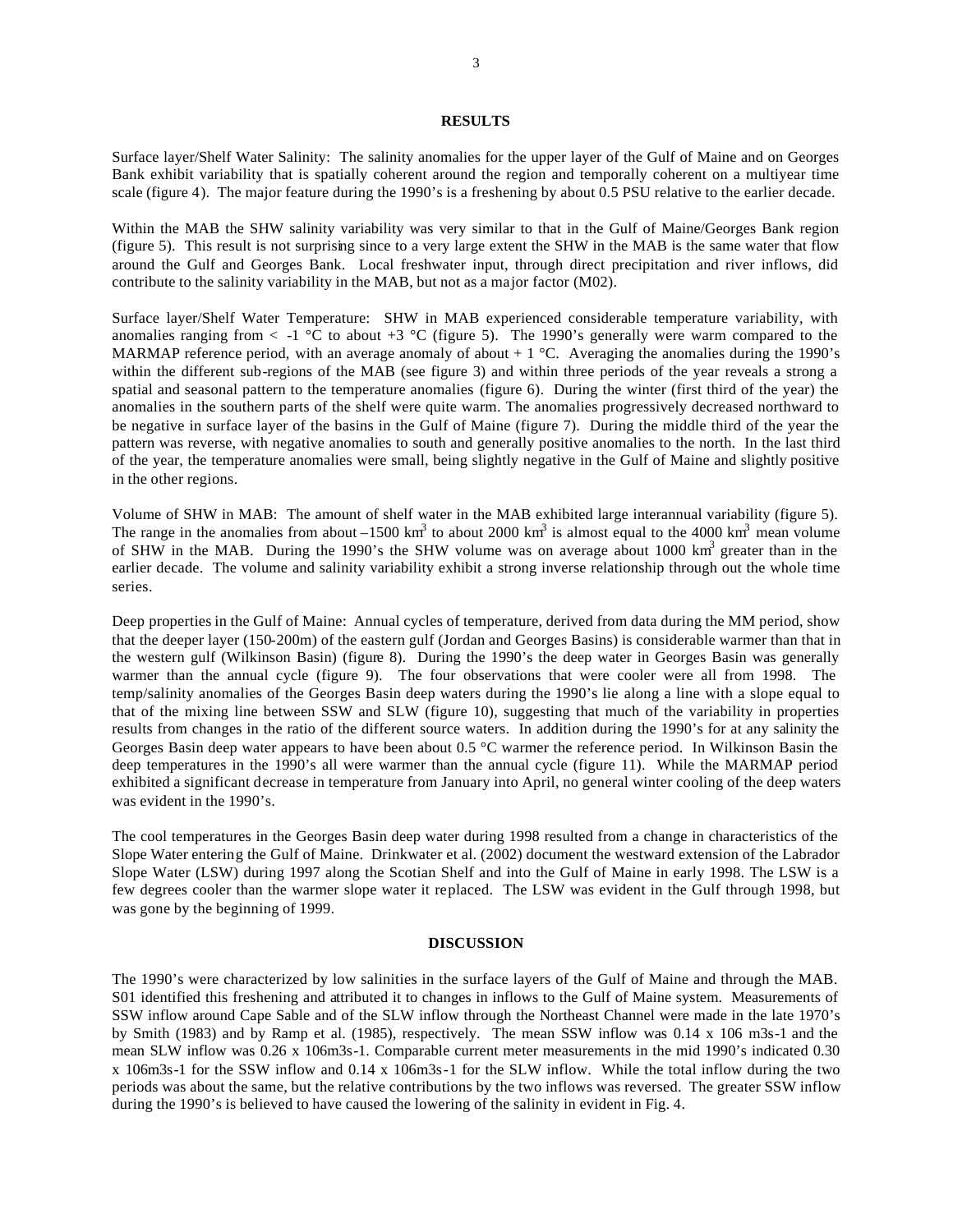The changes in the inflows also could have changed the type and amount of nutrients and plankton advected into the Gulf by those inflows. Such changes could have implications for the productivity at the lower trophic levels. Subsequent analyses would be needed to investigate those possibilities.

M02 showed that changes in the SHW volume in the MAB during the 1990's were very similar to changes in the volume transport into the Gulf of Maine in the measurements reported by S01. M02 concluded that the changes in the inflows to the Gulf system were the primary cause not only of the salinity variability throughout the region, but also of the changes in the volume of SHW in the MAB, at least on an interannual time scale. On a decadal scale, the cause for the approximate 1000 km3 increase in SHW volume during the 1990's relative to the MARMAP reference period could not be identified. Regardless of cause, the changes in the location of the shelf/slope front associated with changes in the SHW volume in the MAB could have important implications for local living marine resources. This would be particularly true for the bivalve populations that reside on the outer shelf in the MAB as movement of the front could change in water mass overlying the animals, with accompanying changes in the temperature and planktonic prey organisms.

The temperature changes during the 1990's suggest greater local surface heat flux (or less cooling) during the winter on the southern part of the shelf. The progressive, northward decrease in winter warming could have been due to a comparable decrease in surface heat flux. The greater inflow of SSW into the surface layers of the Gulf of Maine would be expected to have caused cooler surface layer water temperatures. The surface layer temperature changes in winter may have resulted from a combination of greater surface heat flux through out the region and an advective cooling from the north. A detailed, quantitative analysis of the surface and advective heat fluxes would be needed to assess the causes of the temperature changes shown in figures 6 and 7.

The deep waters in the western Gulf of Maine are characteristically cooler than those in the eastern Gulf because of greater winter convection there. As shown by Mountain and Jessen (1983) and Mountain and Manning (1994) higher surface layer salinities in the western Gulf during winter result in deeper convective mixing that cools the deep waters. During a number of years in the 1990's the deep waters of the western Gulf did not exhibit a significant winter cooling, but instead remained relatively warm (figure 11). The lack of cooling likely was due to lower surface layer salinities (e.g., figure 4) inhibiting deep wintertime convection. Reduced atmospheric cooling (increased surface heat flux), as suggested above in relation to the surface layer temperatures through out the region, also may have contributed to the reduced convection. Again, a more detailed analysis will be needed to quantitatively determine the cause of the deep temperature changes. The warmer bottom temperatures in the western Gulf of Maine during the 1990's could have had important implications for the benthic community and for temperature sensitive resources species in the region such as Northern shrimp.

#### **SUMMARY**

During the 1990's the salinity of surface waters in the Gulf of Maine region and the shelf water in the MAB was lower than during the previous decade. An increase inflow of low salinity water from the Scotian Shelf into the Gulf of Maine is believed the primary cause of the salinity changes throughout the region.

The volume of Shelf Water in the MAB was about 1000  $km<sup>3</sup>$  larger on average during the 1990's compared with the previous decade. The cause of this decadal change is not known.

Changes in the surface layer and Shelf Water temperature re lative to the previous decade exhibited a spatial and seasonal pattern, marked particularly by warmer conditions during the winter in the southern MAB. The temperature variability like was caused by a combination of changes in the local, atmospheric surface heat flux and changes in the advective heat flux associated with changes in the inflow to the Gulf of Maine system.

The deep waters of the western gulf were significantly warmer in the 1990's compared to the previous decade. This increase is believed due to a reduced wintertime convection caused by the lower surface layer salinities in the Gulf of Maine.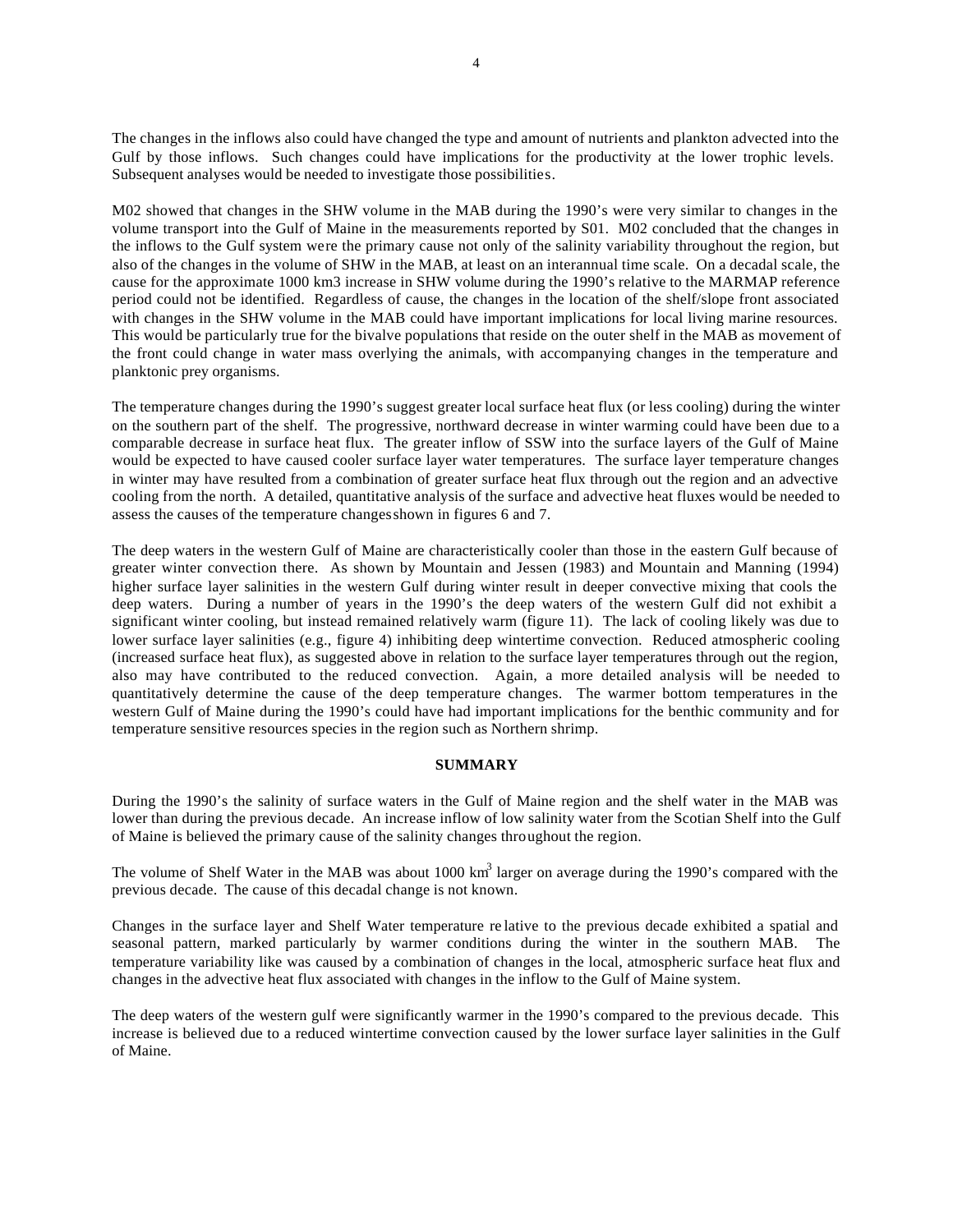#### **REFERENCES**

- Bigelow, H.B. 1927. Physical oceanography in the Gulf of Maine. Bulletin of the U.S. Bureau of Fisheries, 40, 511-1027.
- Bigelow, H.B. and M. Sears. 1935. Studies of the waters on the continental shelf, Cape Cod to Chesapeake Bay. II. Salinity. Papers in Physical Oceanography and Meteorology, 4, 94 pp.
- Brown, W.S. and J.D. Irish. 1993. The annual variation in water mass structure in the Gulf of Maine: 1986-1987. J. Mar. Research, 51, 53-107.
- Drinkwater, K.F., D.G. Mountain, A. Herman. 2002. Variability in the slope water properties off eastern North America and their effects on the adjacent shelves. J. Geophys. Res., (submitted).
- Hopkins, T.S. and N. Garfield III. 1979. Gulf of Maine intermediate water. J. Mar. Research, 37, 103-139.
- Hopkins, T.S. and N. Garfield III. 1981. Physical origins of Georges Bank water. J. Mar. Research, 39, 465-500.
- Manning, J. 1991. Middle Atlantic Bight salinity: interannual variability. Cont. Shelf Res., 11, 123-137.
- Mountain, D.G. and P.F. Jessen. 1987. Bottom waters of the Gulf of Maine, 1978-1983. J. Mar. Res. 45: 319-345.
- Mountain, D.G. and J.P. Manning. 1994. Seasonal and interannual variability in the properties of the surface waters of the Gulf of Maine. Cont. Shelf Res., 14, 1551-1581.
- Ramp, S.R, R.S. Schlitz and R. Wright. 1985. The deep flow through the Northeast Channel, Gulf of Maine. J. Phys. Oceanogr., 15, 1790-1808.
- Smith, P.C. 1983. The mean and seasonal circulation off southwest Nova Scotia. J. Phys. Oceanogr., 13, 1034- 1054.
- Smith, P.C., R.W. Houghton, R.G. Fairbanks and D.G. Mountain. 2001. Interannual variability of boundary fluxes and water mass properties in the Gulf of Maine and on Georges Bank: 1993-97. Deep Sea Res., 48, 37-70.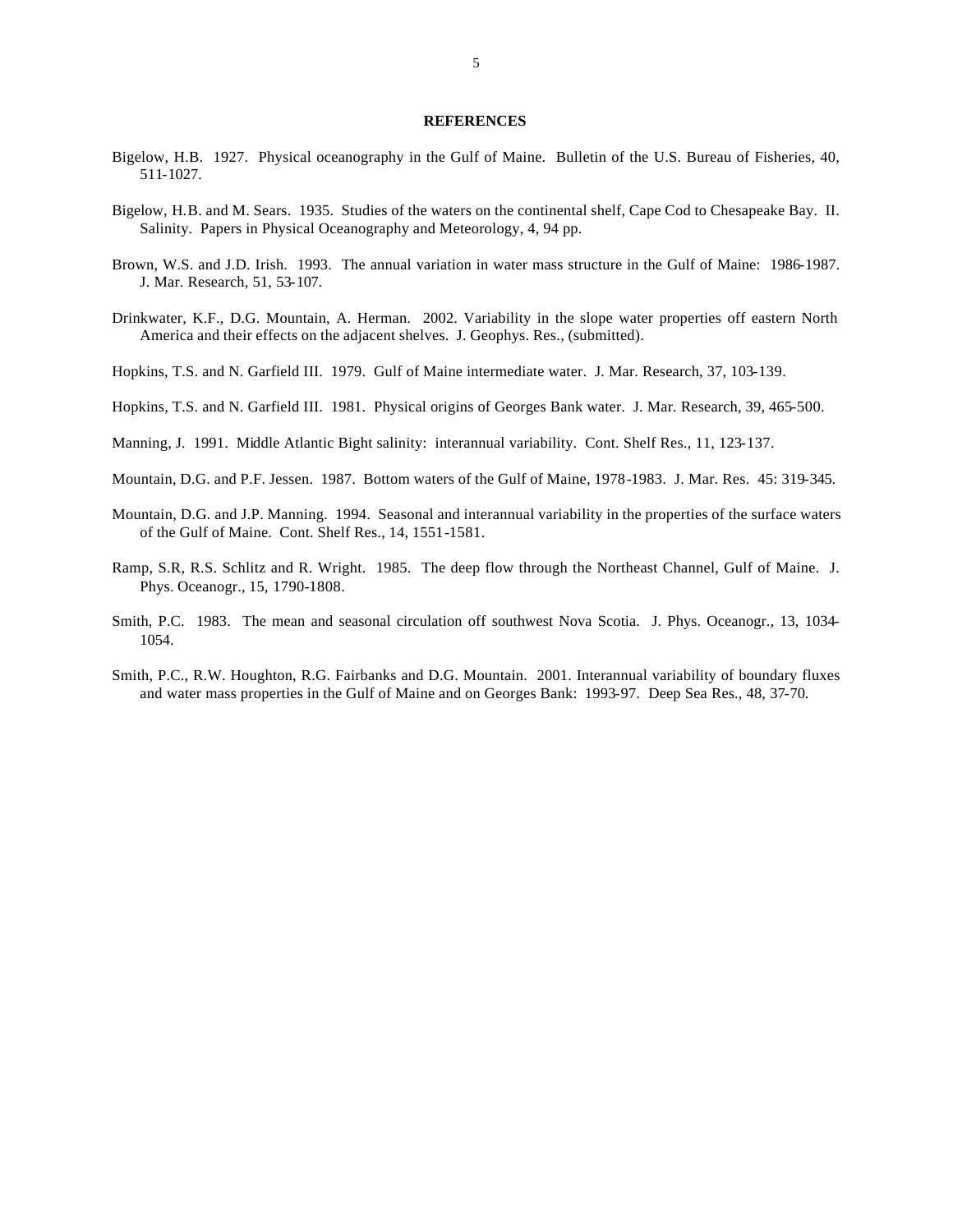

Fig. 2. Temperature/salinity diagram for mixing of the two primary water masses entering the Gulf of Maine: Scotian Shelf Water (SSW) and Slope Water (SLW).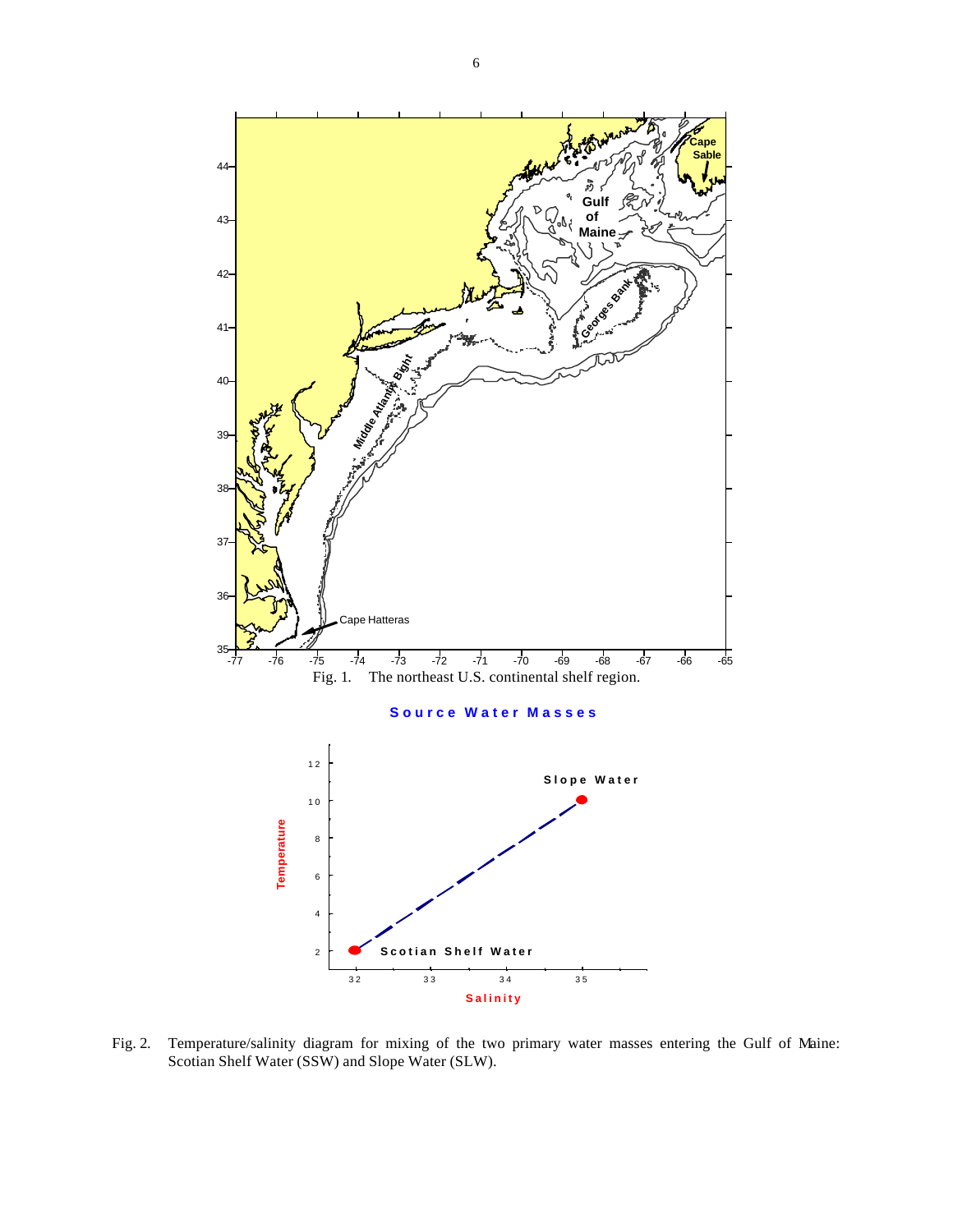

Fig. 3. Sub-regions of the northeast U.S. continental shelf region.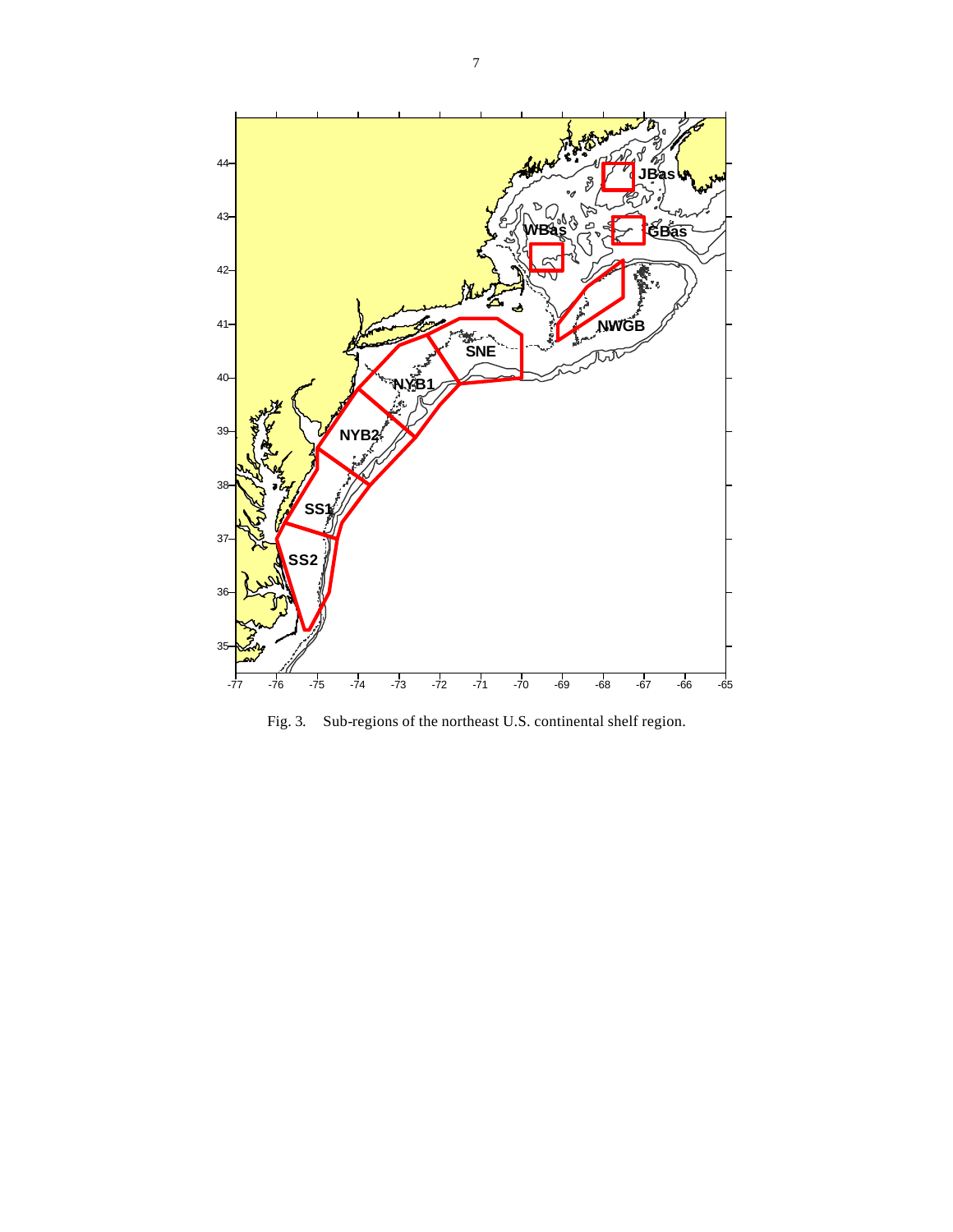

Fig. 4. Salinity anomalies for the surface layer (0-30m) of Georges Basin (Gbas), Jordan Basin (Jbas), Wilkinson Basin (Wbas) and northwestern Georges Bank (NWGB).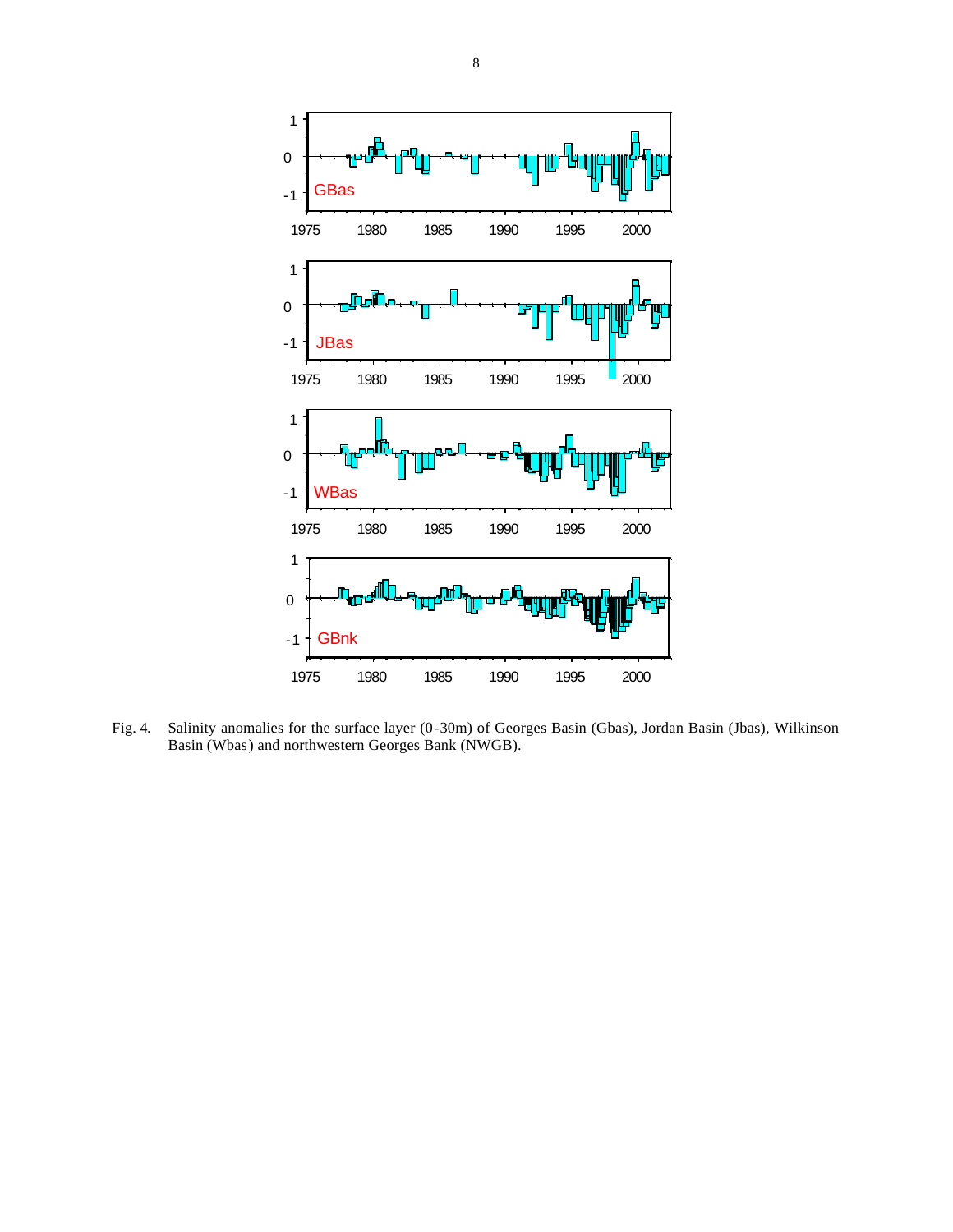

Fig. 5. Anomalies for Shelf Water volume, salinity and temperature in the MAB.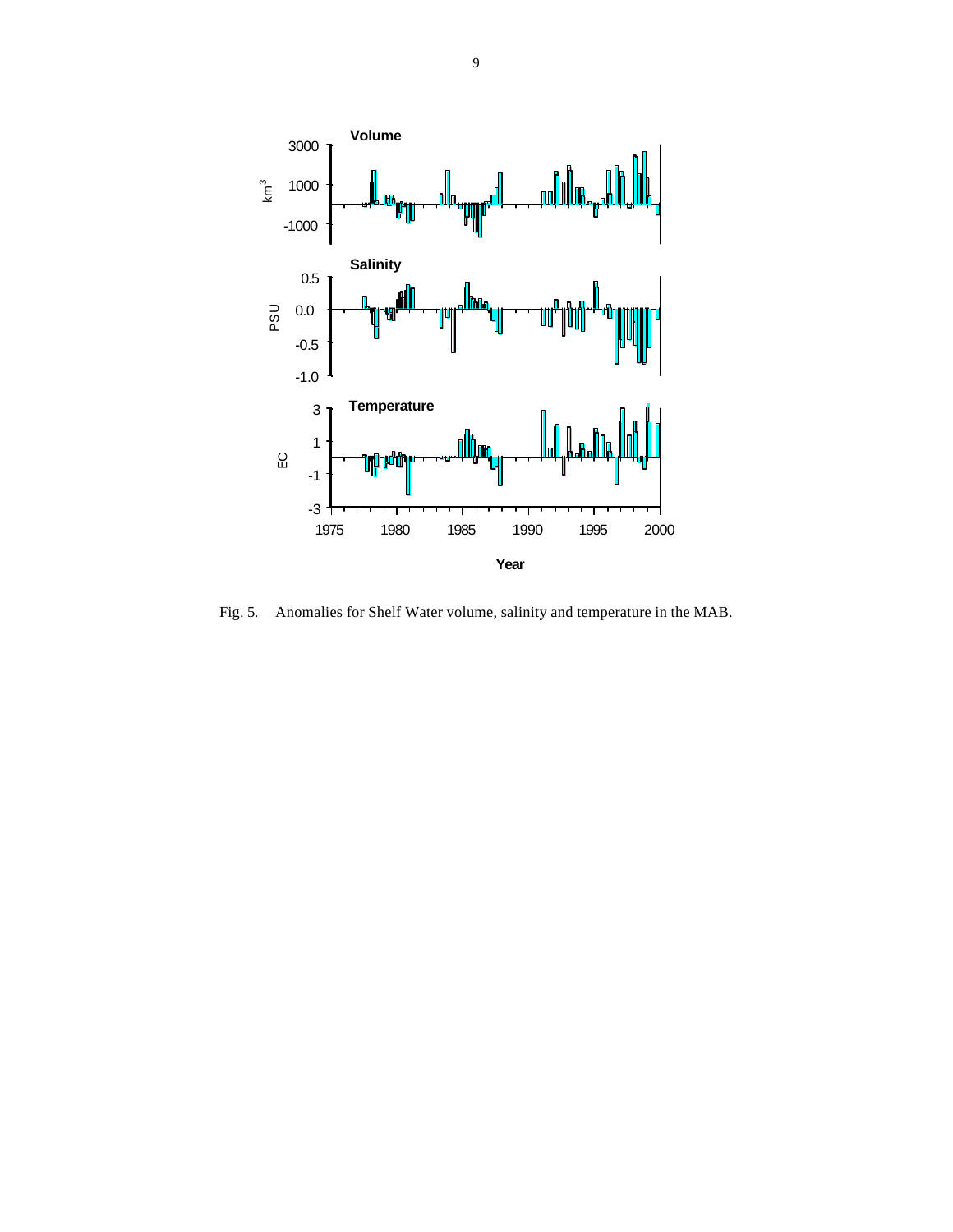

Fig. 6. Average temperature anomalies for Shelf Water in sub-regions of the Middle Atlantic Bight (see Fig. 3) during the 1990s's during three periods of the year.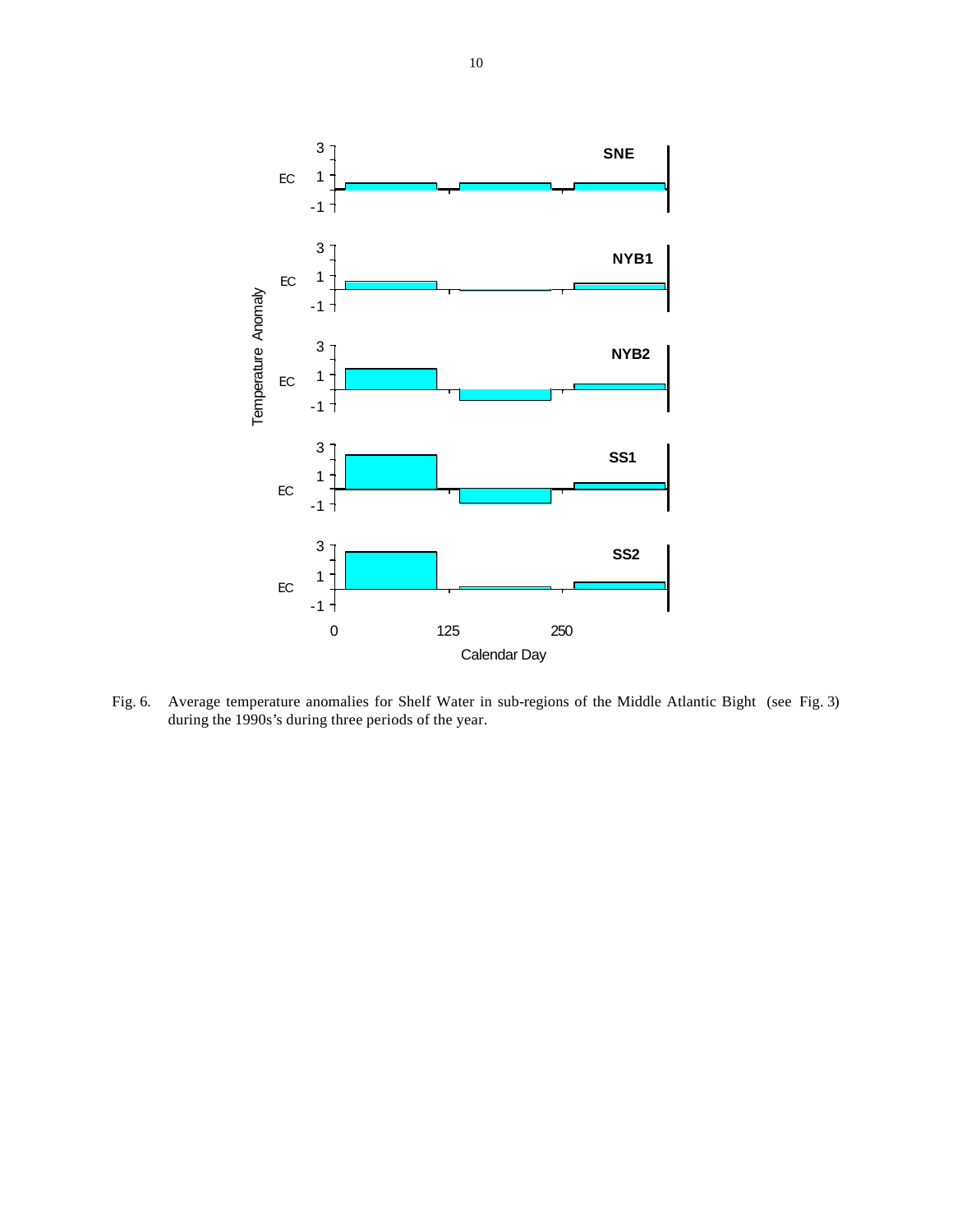

**Surface Layer (0-30m) Temperature Anomaly - 1990's**

**(by region and season)**

Fig. 7. Average temperature anomalies for the surface layer (0-30m) in regions of the Gulf of Maine and Georges Bank (see Fig. 3) during the 1990s's during three periods of the year.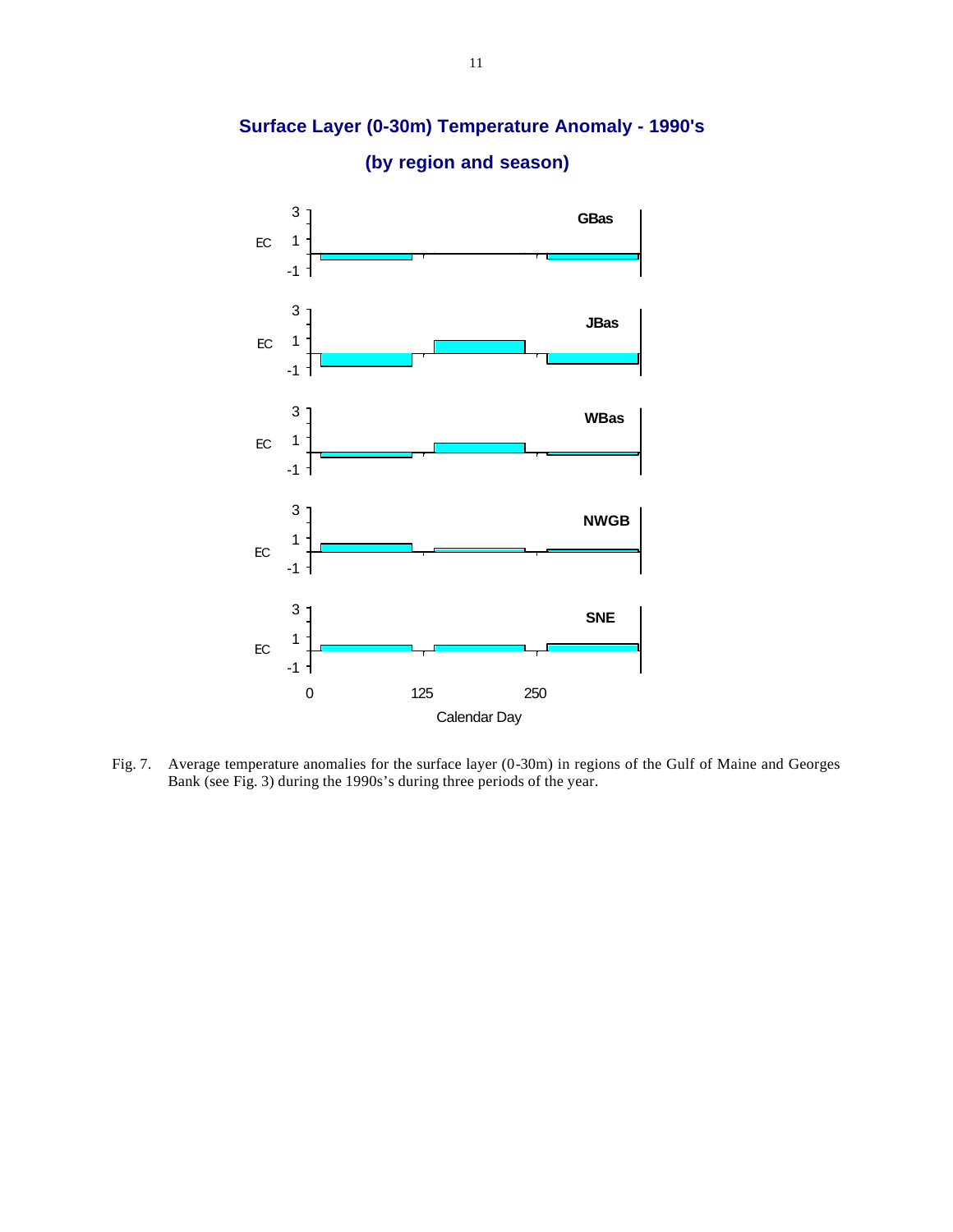

Fig. 8. The annual cycle of temperature in the deep layer (150-200m) of Georges Basin, Jordan Basin and Wilkinson Basin in the Gulf of Maine.



Fig. 9. Deep layer (150-200m) temperature in Georges Basin from surveys during the 1990's (open circles) and during the MARMAP period (filled circles). The annual cycle for the temperature is indicated by the solid line.